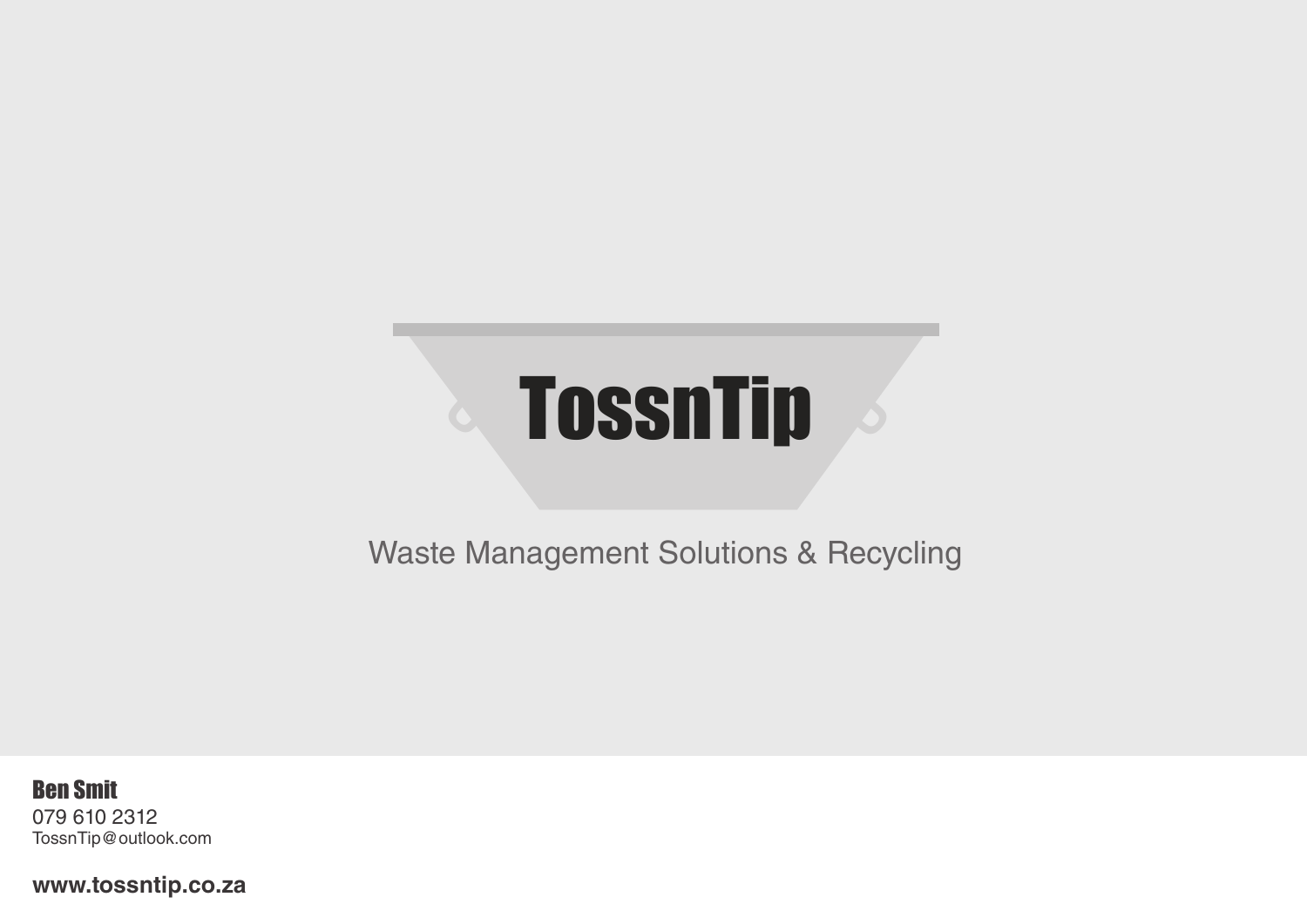## **Overview**

Being a family owned and operated entrepreneurial business, means that we are "hands on" in all of the business activities. We are passionate about what we do to ensure our services benefit our customers and the environment. Our core values and drivers encompass - Ethics, Transparency, and Customer Service Excellence. TossnTip (Pty) Ltd is registered with the Gauteng Waste Information System and adheres to ethical business practices.

#### **Accreditation**

GWIS Registration Number GPT-03-683

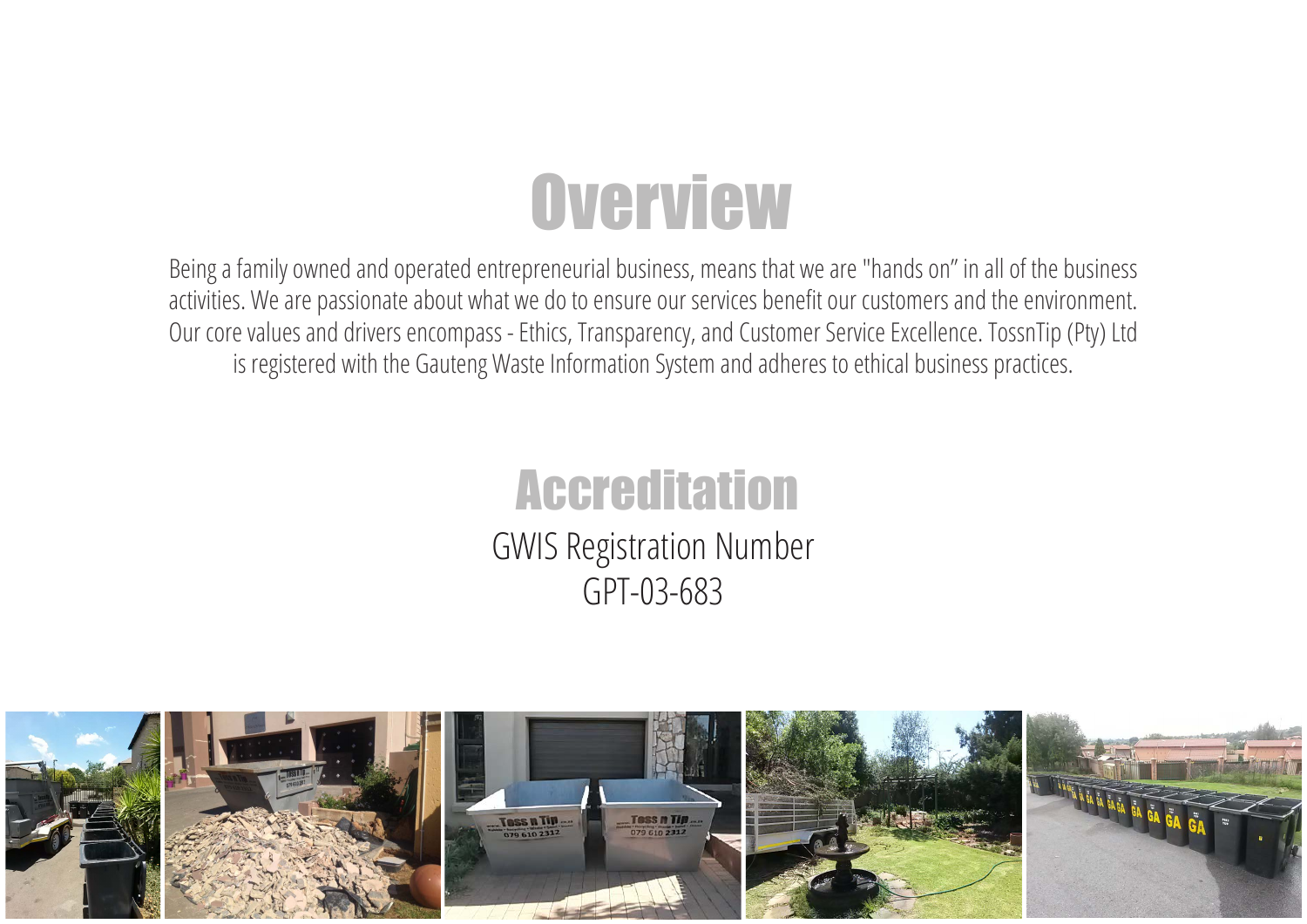## Services

Contract or adhoc, residential or small business, we at TossnTip offer the below services. Our services can be tailored to cater for our clients specific needs.



Waste Management Solutions and **Consulting** 

TossnTip follows a simple yet structured process, by meeting with our clients to gather and understand our client's waste management needs.

Based on the information gathered, TossnTip tailors a waste management solution specific to meeting our client's needs and the environment.



Recycling Services

TossnTip offers recycling services for Glass, Plastic, Paper, Cardboard, Aluminium and Metal.

Based on demand, recycling initiatives can be tailored for schools, residential complexes and estates, residential neighbourhoods, business complexes and stand alone businesses.



Drop and Collect Mini Skip Hire Service

TossnTip offers 2m<sup>3</sup>and 3m<sup>3</sup> cube Mini Skip Bins used for the following: General Waste (Home or Business) Garden Refuse Sand & Stone Compost & Top Soil Building rubble removal (small scale)

We rent out the Mini Skip Bins on a daily, weekly or monthly basis.



Household & Garden **Cleanups** 

TossnTip offers a household and garden cleanup service for residential or small business. *Costing is dependent on clients needs.*